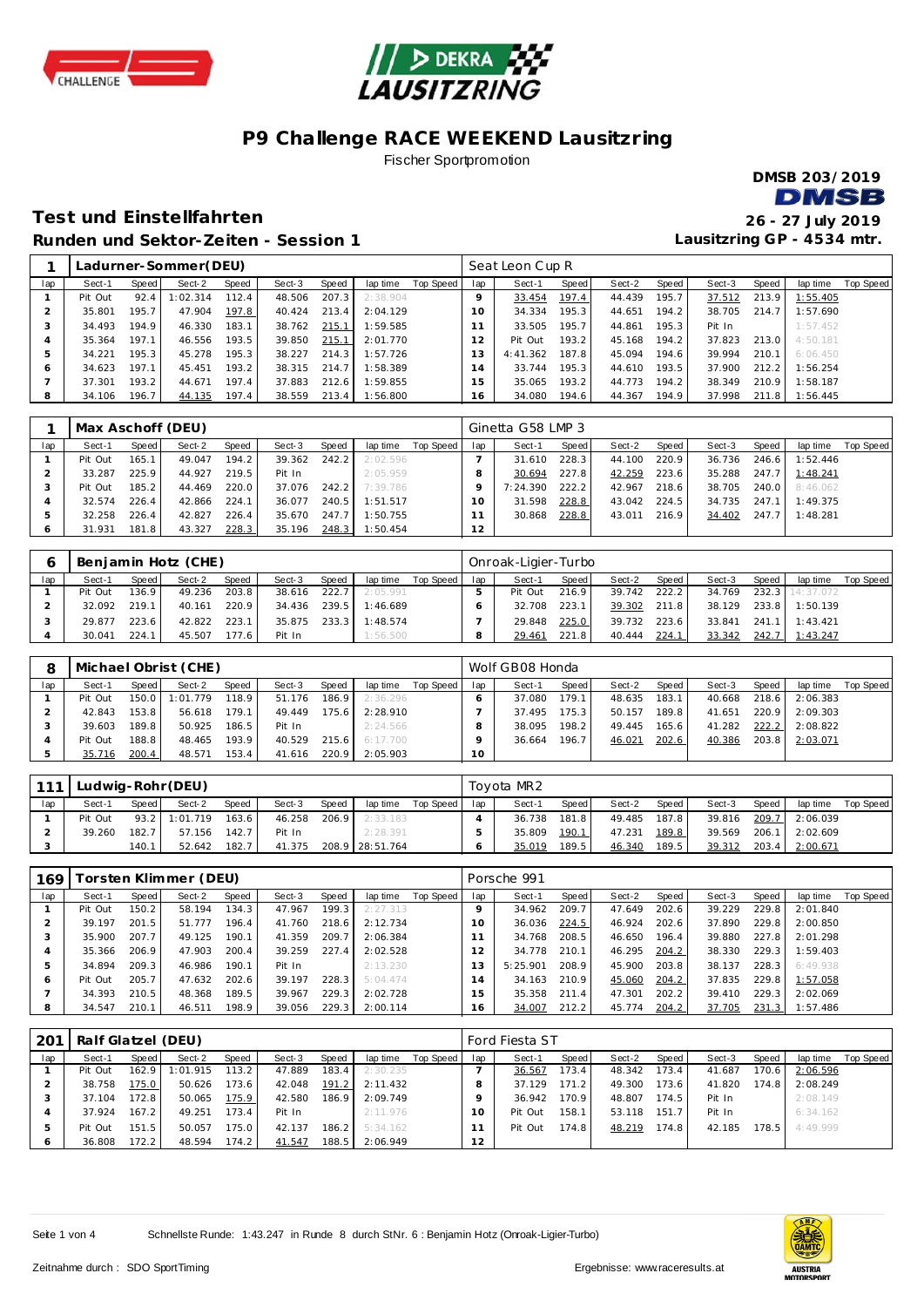



### **P9 Challenge RACE WEEKEND Lausitzring** Fischer Sportpromotion

**DMSB 203/2019** 

**Lausitzring GP - 4534 mtr.**

### **Test und Einste llfahrten 26 - 27 July 2019 Runden und Sektor-Ze iten - Session 1**

| 204 |         |       | Fabian Kohnert (DEU) |       |        |       |          |           |     | Ford Fiesta ST |       |        |       |        |       |          |           |
|-----|---------|-------|----------------------|-------|--------|-------|----------|-----------|-----|----------------|-------|--------|-------|--------|-------|----------|-----------|
| lap | Sect-1  | Speed | Sect-2               | Speed | Sect-3 | Speed | lap time | Top Speed | lap | Sect-1         | Speed | Sect-2 | Speed | Sect-3 | Speed | lap time | Top Speed |
|     | Pit Out | 122.0 | $\pm 10.807$         | 95.9  | 59.590 | 133.5 | 2:58.530 |           |     | 37.189         | 157.0 | 50.196 | 173.1 | 41.383 | 190.8 | 2:08.768 |           |
|     | 43.577  | 170.1 | 53.485               | 168.8 | 44.183 | 185.9 | 2:21.245 |           |     | 37.613         | 172.5 | 49.528 | 170.6 | 41.853 | 190.8 | 2:08.994 |           |
|     | 38.421  | 166.2 | 50.750               | 172.0 | 41.976 | 190.5 | 2:11.147 |           |     | 39.630         | 158.6 | 49.761 | 147.5 | 45.104 | 191.8 | 2:14.495 |           |
|     | 38.830  | 168.5 | 49.923               | 173.4 | 44.131 | 193.2 | 2:12.884 |           | 10  | 36.353         | 172.8 | 49.447 | 161.7 | 42.377 | 190.5 | 2:08.177 |           |
|     | 37.777  | 171.4 | 49.538               | 173.9 | 41.672 | 187.2 | 2:08.987 |           |     | 6:32.434       | 131.2 | 51.574 | 173.9 | 41.514 | 189.1 | 8:05.522 |           |
|     | 37.273  | 172.0 | 49.210               | 174.8 | 41.555 | 186.9 | 2:08.038 |           | 12  | 37.515         | 173.9 | 49.145 | 175.3 | Pit In |       | 2:13.446 |           |

| 430 |         |       | Denis G. Watt (AUT) |       |        |       |          |           |     | Porsche 991 GT3 Cup MK I |       |              |         |        |       |          |           |
|-----|---------|-------|---------------------|-------|--------|-------|----------|-----------|-----|--------------------------|-------|--------------|---------|--------|-------|----------|-----------|
| lap | Sect-1  | Speed | Sect-2              | Speed | Sect-3 | Speed | lap time | Top Speed | lap | Sect-1                   | Speed | Sect-2       | Speed i | Sect-3 | Speed | lap time | Top Speed |
|     | Pit Out | 189.8 | 48.569              | 196.4 | 39.673 | 222.7 | 2:04.004 |           |     | 33.668                   | 210.5 | 44.545       | 212.2   | 36.814 | 236.3 | 1:55.027 |           |
|     | 34.994  | 205.3 | 49.848              | 202.2 | 38.325 | 231.8 | 2:03.167 |           |     | 33.062                   | 210.5 | 44.478 210.5 |         | 36.631 | 234.8 | 1:54.171 |           |
|     | 33.374  | 211.4 | 44.612              | 210.5 | 36.809 | 236.3 | 1:54.795 |           |     | 33.648                   | 214.3 | 44.560       | 206.1   | 37.634 | 235.3 | 1:55.842 |           |
|     | 34.285  | 211.8 | 43.987              | 210.5 | 37.367 | 234.3 | 1:55.639 |           |     |                          |       |              |         |        |       |          |           |

| 444 |         |       | Boris Schimanski (DEU) |       |        |       |          |           |               | Porsche 991 GT3 Cup MK I |       |        |       |        |       |          |           |
|-----|---------|-------|------------------------|-------|--------|-------|----------|-----------|---------------|--------------------------|-------|--------|-------|--------|-------|----------|-----------|
| lap | Sect-1  | Speed | Sect-2                 | Speed | Sect-3 | Speed | lap time | Top Speed | lap           | Sect-1                   | Speed | Sect-2 | Speed | Sect-3 | Speed | lap time | Top Speed |
|     | Pit Out | 97.2  | : 07.384               | 116.1 | 50.485 | 179.4 | 2:45.738 |           |               | 32.909                   | 210.1 | 44.790 | 201.  | 37.117 | 227.4 | 1:54.816 |           |
|     | 38.615  | 191.2 | 50.044                 | 160.5 | 42.710 | 220.0 | 2:11.369 |           |               | 34.424                   | 200.0 | 49.058 | 172.8 | Pit In |       | 2:09.139 |           |
|     | 34.631  | 207.3 | 46.020                 | 189.8 | 38.962 | 229.8 | 1:59.613 |           |               | Pit Out                  | 198.5 | 45.822 | 207.7 | 37.353 | 229.8 | 3:26.709 |           |
|     | 33.234  | 208.5 | 45.306                 | 171.4 | 38.813 | 228.3 | 1:57.353 |           |               | 32.802                   | 209.7 | 43.789 | 209.3 | 36.834 | 230.3 | 1:53.425 |           |
|     | 32.874  | 210.9 | 45.871                 | 203.0 | 37.517 | 231.8 | 1:56.262 |           | $\mathcal{P}$ | 33.507                   | 209.3 | 44.628 | 202.2 | 37.264 | 229.8 | 1:55.399 |           |
| ō   | 34.993  | 211.8 | 44.001                 | 200.0 | 37.787 | 231.8 | 1:56.781 |           | 3             | 32.979                   | 208.5 | 44.189 | 207.3 | 36.624 | 230.3 | 1:53.792 |           |
|     | 36.791  | 201.5 | 44.896                 | 204.2 | 37.369 | 227.8 | 1:59.056 |           | 14            |                          |       |        |       |        |       |          |           |

| 503          |          |       | Denis G. Watt (AUT) |       |        |       |          |           |     | Porsche 991 GT3 Cup MK II |       |        |       |        |       |          |           |
|--------------|----------|-------|---------------------|-------|--------|-------|----------|-----------|-----|---------------------------|-------|--------|-------|--------|-------|----------|-----------|
| lap          | Sect-1   | Speed | Sect-2              | Speed | Sect-3 | Speed | lap time | Top Speed | lap | Sect-1                    | Speed | Sect-2 | Speed | Sect-3 | Speed | lap time | Top Speed |
|              | Pit Out  | 196.4 | 51.205              | 198.9 | 41.115 | 220.0 | 2:09.366 |           |     | 33.734                    | 210.9 | 45.550 | 210.1 | 36.822 | 237.4 | 1:56.106 |           |
|              | 38.137   | 199.6 | 54.629              | 154.1 | 39.478 | 227.8 | 2:12.244 |           |     | 34.955                    | 192.9 | 48.158 | 187.8 | 38.814 | 236.8 | 2:01.927 |           |
| $\cdot$      | 35.211   | 212.6 | 48.267              | 202.2 | 38.276 | 228.8 | 2:01.754 |           |     | 33.779                    | 214.7 | 45.667 | 210.1 | 37.280 | 237.4 | 1:56.726 |           |
|              | 33.632   | 212.2 | 46.011              | 209.7 | 37.508 | 238.4 | 1:57.151 |           |     | 7:26.839                  | 210.1 | 44.864 | 203.0 | 36.907 | 236.8 | 8:48.610 |           |
| 5            | 34.908   | 215.1 | 44.101              | 187.8 | 37.780 | 240.0 | 1:56.789 |           |     | 33.303                    | 194.6 | 47.769 | 200.7 | 37.301 | 227.8 | 1:58.373 |           |
| <sub>6</sub> | 6:05.519 | 204.5 | 45.004              | 205.3 | 37.817 | 232.8 | 7:28.340 |           |     | 34.235                    | 215.6 | 45.087 | 208.9 | 37.194 | 233.8 | 1:56.516 |           |
|              | 33.597   | 216.0 | 44.730              | 210.1 | 37.043 | 227.4 | 1:55.370 |           | 14  |                           |       |        |       |        |       |          |           |

| 504 | Max Gruhn (DEU) |       |                  |       |        |       |          |           |     | Dacia Logan Cup |        |        |       |          |       |                  |           |
|-----|-----------------|-------|------------------|-------|--------|-------|----------|-----------|-----|-----------------|--------|--------|-------|----------|-------|------------------|-----------|
| lap | Sect-1          | Speed | Sect-2           | Speed | Sect-3 | Speed | lap time | Top Speed | lap | Sect-1          | Speed  | Sect-2 | Speed | Sect-3   | Speed | lap time         | Top Speed |
|     | Pit Out         |       | 114.4 1:09.206   | 120.8 | 54.657 | 134.5 | 2:52.168 |           |     | 45.595          | 125.9  | 58.910 | 129.8 | 50.500   |       | $139.2$ 2:35.005 |           |
|     | 50.006          |       | $125.7$ 1:01.791 | 119.7 | 55.928 | 139.0 | 2:47.725 |           |     | 44.415          | 127.41 | 59.015 | 130.6 | 50.697   |       | 139.5 2:34.127   |           |
|     | 47.088          |       | 126.8 1:01.179   | 128.1 | 53.794 | 138.5 | 2:42.061 |           |     | 44.860          | 125.9  | 58.996 | 128.9 | 53.230   |       | 138.6 2:37.086   |           |
|     | 47.183          | 127.4 | 59.532           | 130.1 | 51.187 | 141.0 | 2:37.902 |           |     | 8:08.357        | 123.1  | 58.235 | 130.3 | 1:04.986 |       | 118.0 10:11.578  |           |
|     | 46.775          | 124.9 | 59.489           | 129.7 | 51.612 | 139.9 | 2:37.876 |           |     | 45.138          | 127.8  | 57.188 | 133.0 | 50.370   |       | 141.5 2:32.696   |           |
|     | 44.997          | 126.8 | 58.925           | 131.5 | 51.162 | 137.8 | 2:35.084 |           | 12  |                 |        |        |       |          |       |                  |           |

| 505 |         |       | Dominik Gruhn (DEU) |       |        |       |          |           |         | Dacia Logan Cup |        |          |       |          |       |                  |           |
|-----|---------|-------|---------------------|-------|--------|-------|----------|-----------|---------|-----------------|--------|----------|-------|----------|-------|------------------|-----------|
| lap | Sect-1  | Speed | Sect-2              | Speed | Sect-3 | Speed | lap time | Top Speed | lap     | Sect-1          | Speed  | Sect-2   | Speed | Sect-3   | Speed | lap time         | Top Speed |
|     | Pit Out |       | 117.6 1:06.431      | 123.0 | 54.386 | 140.1 | 2:48.531 |           |         | 48.281          | 85.9   | 1:13.026 | 128.7 | 51.057   |       | $139.5$ 2:52.364 |           |
|     | 47.199  |       | 126.8 1:01.970      | 130.1 | 52.158 | 139.7 | 2:41.327 |           |         | 44.241          | 127.5  | 58.504   | 130.4 | 50.145   |       | 139.0 2:32.890   |           |
|     | 44.757  |       | 128.4 1:01.425      | 129.7 | 51.114 | 140.4 | 2:37.296 |           |         | 44.928          | 127.1  | 58.408   | 129.3 | Pit In   |       | 2:33.133         |           |
|     | 44.640  | 128.1 | 59.178              | 126.9 | Pit In |       | 2:36.102 |           |         | Pit Out         | 124.0. | 58.164   | 127.4 | 1:05.084 |       | 139.0 10:29.581  |           |
|     | Pit Out | 124.9 | 58.883              | 130.8 | 50.640 | 138.6 | 3:39.232 |           | $10-10$ | 45.086          | 126.6  | 57.160   | 132.0 | 49.797   |       | 140.3 2:32.043   |           |

| 507 |         |       | Vollak-Schultz (DEU) |       |        |       |          |           |     | 318ti Cup |       |        |       |        |       |          |           |
|-----|---------|-------|----------------------|-------|--------|-------|----------|-----------|-----|-----------|-------|--------|-------|--------|-------|----------|-----------|
| lap | Sect-1  | Speed | Sect-2               | Speed | Sect-3 | Speed | lap time | Top Speed | lap | Sect-1    | Speed | Sect-2 | Speed | Sect-3 | Speed | lap time | Top Speed |
|     | Pit Out | 106.3 | 1:04.621             | 117.6 | 50.741 | 159.5 | 2:39.781 |           |     | Pit Out   | 147.1 | 51.759 | 151.7 | 44.830 | 162.7 | 3:17.749 |           |
|     | 40.846  | 145.4 | 53.455               | 148.6 | 45.893 | 162.7 | 2:20.194 |           |     | 39.219    | 149.6 | 52.752 | 152.3 | 44.814 | 163.1 | 2:16.785 |           |
|     | 40.251  | 147.7 | 52.741               | 151.7 | 46.091 | 163.4 | 2:19.083 |           |     | 39.383    | 149.2 | 51.678 | 151.7 | 44.440 | 164.4 | 2:15.501 |           |
|     | 39.512  | 149.2 | 52.430               | 152.3 | 45.028 | 163.6 | 2:16.970 |           |     | 39.043    | 149.6 | 51.877 | 152.1 | 44.632 | 164.1 | 2:15.552 |           |
| b   | 39.327  | 150.8 | 52.001               | 153.8 | 44.815 | 165.1 | 2:16.143 |           | 3   | 7:13.657  | 147.5 | 51.934 | 151.5 | 44.932 | 162.2 | 8:50.523 |           |
| c   | 39.196  | 149.4 | 51.941               | 152.1 | 44.628 | 164.4 | 2:15.765 |           | 4   | 39.891    | 148.8 | 52.628 | 151.9 | 44.995 | 163.6 | 2:17.514 |           |
|     | 39.288  | 149.2 | 51.949               | 151.5 | 44.926 | 163.1 | 2:16.163 |           | 5   | 38.988    | 149.8 | 51.241 | 153.0 | 44.784 | 161.4 | 2:15.013 |           |
| -8  | 39.612  | 150.4 | 51.837               | 152.5 | Pit In |       | 2:15.934 |           | 16  |           |       |        |       |        |       |          |           |

Seite 2 von 4 Schnellste Runde: 1:43.247 in Runde 8 durch StNr. 6 : Benjamin Hotz (Onroak-Ligier-Turbo)

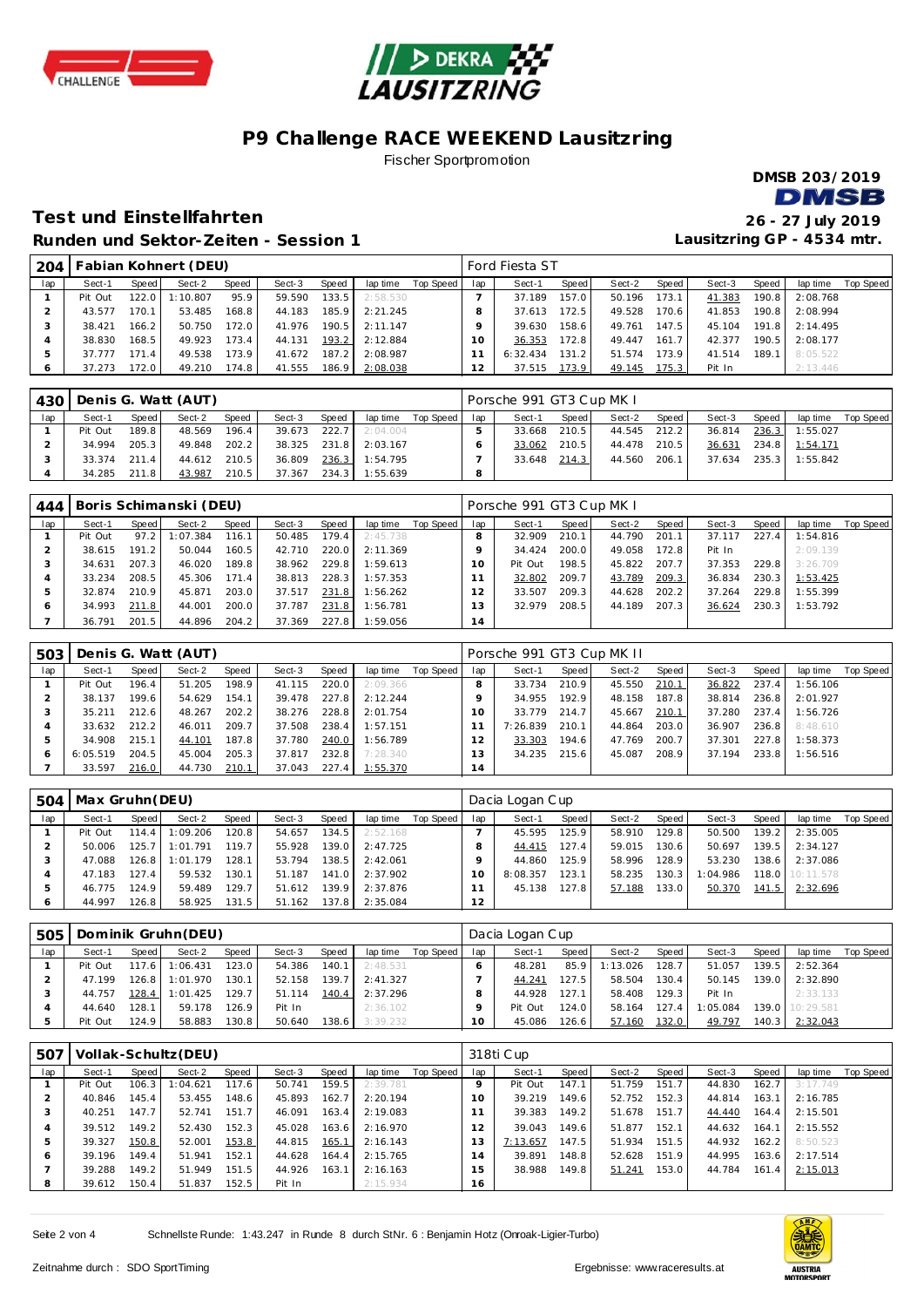



# **P9 Challenge RACE WEEKEND Lausitzring**

Fischer Sportpromotion



## **Test und Einste llfahrten 26 - 27 July 2019 Runden und Sektor-Ze iten - Session 1**

|                |         |       | Runden und Sektor-Zeiten - Session 1 |       |        |       |          |           |                |           |       |        |       | Lausitzring GP - 4534 mtr. |       |          |           |
|----------------|---------|-------|--------------------------------------|-------|--------|-------|----------|-----------|----------------|-----------|-------|--------|-------|----------------------------|-------|----------|-----------|
| 518            |         |       | Waibel-Hahne (DEU)                   |       |        |       |          |           |                | 318ti Cup |       |        |       |                            |       |          |           |
| lap            | Sect-1  | Speed | Sect-2                               | Speed | Sect-3 | Speed | lap time | Top Speed | lap            | Sect-1    | Speed | Sect-2 | Speed | Sect-3                     | Speed | lap time | Top Speed |
|                | Pit Out | 99.3  | 1:06.497                             | 120.3 | 53.500 | 153.8 | 2:51.095 |           | 8              | 41.568    | 141.7 | 54.505 | 148.6 | 47.041                     | 155.6 | 2:23.114 |           |
| 2              | 46.344  | 126.5 | 57.258                               | 142.5 | 49.033 | 156.7 | 2:32.635 |           |                | 41.474    | 142.7 | 53.461 | 149.0 | Pit In                     |       | 2:19.660 |           |
| 3              | 42.952  | 141.5 | 55.148                               | 145.2 | 48.560 | 154.3 | 2:26.660 |           | $10^{-}$       | Pit Out   | 136.5 | 58.462 | 146.5 | 51.658                     | 156.5 | 4:30.731 |           |
| $\overline{4}$ | 43.109  | 138.6 | 55.322                               | 144.2 | 47.911 | 154.9 | 2:26.342 |           |                | 6:01.845  | 141.7 | 55.111 | 150.4 | 48.097                     | 159.5 | 7:45.053 |           |
| 5              | 41.752  | 140.8 | 54.293                               | 145.7 | 47.846 | 155.6 | 2:23.891 |           |                | 41.924    | 143.0 | 54.714 | 147.9 | 46.922                     | 158.6 | 2:23.560 |           |
| 6              | 41.521  | 142.5 | 54.505                               | 147.1 | 47.070 | 157.0 | 2:23.096 |           | $\overline{3}$ | 41.264    | 143.2 | 54.403 | 147.5 | 46.571                     | 158.6 | 2:22.238 |           |
|                | 40.955  | 142.3 | 53.925                               | 148.8 | 47.104 | 153.6 | 2:21.984 |           | 14             |           |       |        |       |                            |       |          |           |
|                |         |       |                                      |       |        |       |          |           |                |           |       |        |       |                            |       |          |           |

| 520           |         |       | Walter-Stutzke (DEU) |       |        |       |          |           |          | 318ti Cup |                    |        |       |        |       |          |                  |
|---------------|---------|-------|----------------------|-------|--------|-------|----------|-----------|----------|-----------|--------------------|--------|-------|--------|-------|----------|------------------|
| lap           | Sect-1  | Speed | Sect-2               | Speed | Sect-3 | Speed | lap time | Top Speed | lap      | Sect-1    | Speed              | Sect-2 | Speed | Sect-3 | Speed | lap time | <b>Top Speed</b> |
|               | Pit Out | 109.8 | 1:01.317             | 132.8 | 47.800 | 153.4 | 2:30.799 |           |          | 39.989    | 143.8              | 52.155 | 150.6 | 46.006 | 159.1 | 2:18.150 |                  |
|               | 41.240  | 140.8 | 53.524               | 143.2 | 46.805 | 159.1 | 2:21.569 |           | $\Omega$ | 39.364    | 146.9              | 51.907 | 148.6 | 44.955 | 160.2 | 2:16.226 |                  |
|               | 39.980  | 146.1 | 1:05.382             | 95.7  | 48.082 | 159.1 | 2:33.444 |           |          | 39.321    | 146.7              | 52.354 | 149.0 | 45.225 | 161.7 | 2:16.900 |                  |
|               | 41.044  | 147.5 | 52.302               | 153.0 | 45.858 | 161.0 | 2:19.204 |           |          | 4:59.924  | 145.7              | 53.434 | 149.2 | 45.798 | 160.7 | 6:39.156 |                  |
| $\mathcal{P}$ | 39.588  | 146.7 | 52.122               | 151.5 | 45.315 | 161.4 | 2:17.025 |           |          | 40.820    | 146.5              | 51.902 | 150.0 | 46.194 | 163.4 | 2:18.916 |                  |
| O             | 39.845  | 142.9 | 52.207               | 151.0 | Pit In |       | 2:17.229 |           | 4        | 40.552    | 146.5 <sub>1</sub> | 52.008 | 151.5 | 46.413 | 163.4 | 2:18.973 |                  |
|               | Pit Out | 145.6 | 52.557               | 150.4 | 46.891 | 160.2 | 4:44.618 |           |          | 39.130    | 147.5              | 51.915 | 150.0 | 45.234 | 161.2 | 2:16.279 |                  |
| 8             | 39.540  | 146.1 | 52.219               | 149.8 | 45.479 | 161.0 | 2:17.238 |           | 16       |           |                    |        |       |        |       |          |                  |

| 521           |         |       | Kaul-Sternkopf(DEU) |       |        |       |          |           |     | 318ti Cup |                    |        |       |        |       |          |           |
|---------------|---------|-------|---------------------|-------|--------|-------|----------|-----------|-----|-----------|--------------------|--------|-------|--------|-------|----------|-----------|
| lap           | Sect-1  | Speed | Sect-2              | Speed | Sect-3 | Speed | lap time | Top Speed | lap | Sect-1    | Speed              | Sect-2 | Speed | Sect-3 | Speed | lap time | Top Speed |
|               | Pit Out | 106.4 | : 03.387            | 138.8 | 47.316 | 157.0 | 2:33.830 |           |     | 38.941    | 147.7              | 51.983 | 151.3 | 45.201 | 161.9 | 2:16.125 |           |
|               | 39.958  | 145.9 | 52.200              | 149.6 | 45.495 | 160.2 | 2:17.653 |           | 10  | 38.917    | 147.9              | 51.964 | 151.9 | 45.543 | 161.7 | 2:16.424 |           |
|               | 39.124  | 147.9 | 51.738              | 151.5 | 45.912 | 160.0 | 2:16.774 |           |     | 38.832    | 147.1              | 52.043 | 150.8 | Pit In |       | 2:13.891 |           |
|               | 40.245  | 45.0  | 51.662              | 152.3 | 45.667 | 161.9 | 2:17.574 |           |     | Pit Out   | 143.8              | 52.777 | 142.9 | 45.366 | 165.1 | 7:14.356 |           |
| $\mathcal{P}$ | 38.980  | 148.6 | 52.228              | 151.5 | 45.187 | 162.2 | 2:16.395 |           | 13  | 38.538    | 149.8              | 51.424 | 155.2 | 45.356 | 162.9 | 2:15.318 |           |
| 6             | 39.099  | 148.6 | 51.391              | 153.2 | 45.437 | 160.7 | 2:15.927 |           | 14  | 39.631    | 149.4 <sub>1</sub> | 51.651 | 152.8 | 45.394 | 162.4 | 2:16.676 |           |
|               | 40.513  | 147.5 | 51.535              | 152.3 | Pit In |       | 2:22.770 |           | 15  | 39.433    | 150.8              | 52.240 | 152.8 | 45.523 | 161.4 | 2:17.196 |           |
| 8             | Pit Out | 145.7 | 51.887              | 151.7 | 45.231 | 161.9 | 4:37.641 |           | 16  |           |                    |        |       |        |       |          |           |

| 522 |         |       |          |       | Kreutzpointner-Kreutzpointner (DEU) |        |          |           |     | 318ti Cup |       |        |                    |        |       |          |           |
|-----|---------|-------|----------|-------|-------------------------------------|--------|----------|-----------|-----|-----------|-------|--------|--------------------|--------|-------|----------|-----------|
| lap | Sect-1  | Speed | Sect-2   | Speed | Sect-3                              | Speed  | lap time | Top Speed | lap | Sect-1    | Speed | Sect-2 | Speed I            | Sect-3 | Speed | lap time | Top Speed |
|     | Pit Out | 111.7 | :07.019  | 102.9 | 51.678                              | 152.3  | 2:42.866 |           |     | 40.720    | 145.7 | 53.908 | 150.0              | Pit In |       | 2:22.177 |           |
|     | 45.753  | 138.6 | : 03.103 | 144.2 | 49.524                              | 158.1  | 2:38.380 |           |     | Pit Out   | 142.7 | 58.107 | 146.9              | 48.632 | 156.3 | 4:16.652 |           |
|     | 43.378  | 142.5 | 57.616   | 146.3 | 48.216                              | 158.1  | 2:29.210 |           |     | 42.428    | 143.6 | 56.664 | 148.6              | 47.378 | 157.7 | 2:26.470 |           |
| 4   | 42.844  | 145.7 | 56.414   | 145.6 | 48.926                              | 158.1  | 2:28.184 |           |     | 40.803    | 144.6 | 55.961 | 149.2 <sub>1</sub> | 47.413 | 158.6 | 2:24.177 |           |
|     | 41.793  | 145.0 | 55.143   | 149.6 | 47.798                              | 159.5  | 2:24.734 |           |     | 4:13.724  | 143.4 | 56.143 | 148.4              | 48.219 | 158.1 | 5:58.086 |           |
| O   | 41.527  | 43.6  | 54.230   | 150.2 | 47.170                              | 157.91 | 2:22.927 |           | 3   | 45.563    | 143.8 | 53.889 | 150.6              | 46.697 | 159.1 | 2:26.149 |           |
|     | 41.125  | 145.4 | 54.046   | 150.0 | 47.370                              | 158.6  | 2:22.541 |           | 14  | 43.529    | 142.3 | 55.039 | 152.1              | 47.015 | 159.5 | 2:25.583 |           |

|     |         |         | 523   Arbanas-Böhnke (DEU) |       |        |       |          |           |                 | 318ti Cup |                    |          |       |        |       |                 |           |
|-----|---------|---------|----------------------------|-------|--------|-------|----------|-----------|-----------------|-----------|--------------------|----------|-------|--------|-------|-----------------|-----------|
| lap | Sect-1  | Speed I | Sect-2                     | Speed | Sect-3 | Speed | lap time | Top Speed | lap             | Sect-1    | Speed              | Sect-2   | Speed | Sect-3 | Speed | lap time        | Top Speed |
|     | Pit Out | 113.6   | 1:05.300                   | 125.3 | 55.259 | 146.3 | 2:49.944 |           |                 | 43.980    | 140.1              | 1:04.800 | 136.7 | Pit In |       | 2:39.308        |           |
|     | 48.169  | 133.5   | 59.866                     | 141.7 | 51.297 | 154.3 | 2:39.332 |           |                 | Pit Out   | 139.5 <sub>1</sub> | 55.656   | 146.9 | 48.300 |       | 156.7 14:29.027 |           |
|     | 43.643  | 139.5   | 57.255                     | 145.0 | Pit In |       | 2:32.903 |           |                 | 41.743    | 141.2              | 54.240   | 150.2 | 46.953 | 157.7 | 2:22.936        |           |
|     | Pit Out | 136.0   | 56.803                     | 146.9 | 48.701 | 157.  | 2:51.150 |           |                 | 41.270    | 143.4              | 53.358   | 150.6 | 47.409 | 157.2 | 2:22.037        |           |
|     | 42.695  | 141.4   | 55.394                     | 147.3 | 47.836 | 158.1 | 2:25.925 |           | 10 <sup>1</sup> |           |                    |          |       |        |       |                 |           |

| 526 | Kast-Schultz (DEU) |       |        |       |        |       |          |           |                 | 318ti Cup |        |        |       |        |       |          |           |
|-----|--------------------|-------|--------|-------|--------|-------|----------|-----------|-----------------|-----------|--------|--------|-------|--------|-------|----------|-----------|
| lap | Sect-1             | Speed | Sect-2 | Speed | Sect-3 | Speed | lap time | Top Speed | lap             | Sect-1    | Speed  | Sect-2 | Speed | Sect-3 | Speed | lap time | Top Speed |
|     | Pit Out            | 137.1 | 58.198 | 144.0 | 50.110 | 161.9 | 2:28.619 |           |                 | Pit Out   | 144.8  | 55.644 | 152.1 | 47.474 | 162.9 | 4:24.786 |           |
|     | 43.806             | 144.2 | 55.272 | 149.2 | 46.250 | 161.4 | 2:25.328 |           | 10 <sup>°</sup> | 40.468    | 149.6  | 54.200 | 151.0 | 46.238 | 161.9 | 2:20.906 |           |
|     | 40.751             | 144.4 | 53.279 | 152.5 | 46.515 | 159.5 | 2:20.545 |           |                 | 40.338    | 149.0  | 54.159 | 151.5 | 46.893 | 164.1 | 2:21.390 |           |
| 4   | 40.909             | 147.7 | 52.915 | 153.2 | 45.890 | 160.5 | 2:19.714 |           |                 | 4:13.814  | 147.71 | 53.659 | 136.2 | 46.564 | 162.9 | 5:54.037 |           |
| 5   | 39.858             | 146.9 | 53.772 | 152.3 | 45.787 | 161.7 | 2:19.417 |           |                 | 41.104    | 149.0  | 53.747 | 153.4 | 46.166 | 164.9 | 2:21.017 |           |
| 6   | 39.836             | 146.3 | 53.657 | 153.0 | 46.357 | 160.5 | 2:19.850 |           | 4               | 40.250    | 149.0  | 53.599 | 153.4 | 46.591 | 163.9 | 2:20.440 |           |
|     | 39.982             | 147.3 | 52.912 | 152.5 | 46.251 | 161.7 | 2:19.145 |           | 5               | 40.240    | 150.8  | 51.964 | 156.1 | 45.303 | 166.4 | 2:17.507 |           |
| 8   | 39.968             | 148.6 | 54.419 | 152.3 | Pit In |       | 2:20.167 |           | 16              |           |        |        |       |        |       |          |           |